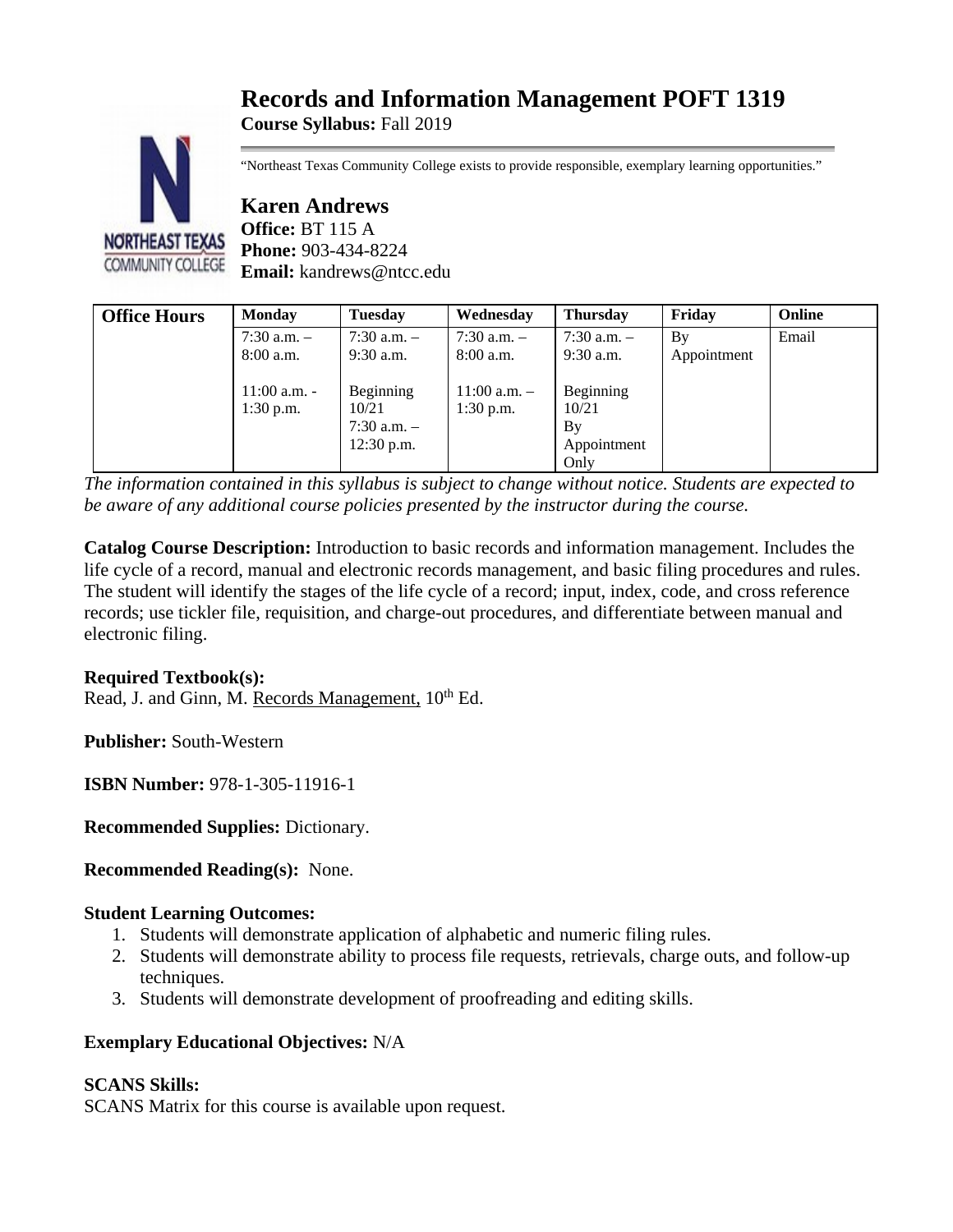## **Lectures & Discussions:**

This course is a combination of lecture and hands-on learning.

#### **Evaluation/Grading Policy:**

| Daily Work    | 25% |
|---------------|-----|
| Attendance    | 10% |
| Unit Tests    | 20% |
| Job Exercises | 20% |
| Final Exam    | 25% |
|               |     |

#### **Tests/Exams:**

Chapter/Unit exams will be given throughout the semester. The final exam will follow the college final exam schedule. If there are any alterations in the class calendar, the change will be announced in class.

#### **Assignments:**

All assignments are due at the beginning of class. Late assignments will receive point deductions. All assignments will be posted on Blackboard.

#### **Other Course Requirements:**

To earn a paycheck you will be expected to be at work and to be on time. This expectation will be applied in this course to help you develop competencies for employment.

You are expected to submit assignments each week. Just as you would notify your employer promptly of an absence, you must notify your instructor if situations arise where you are unable to complete assignments for the week.

When you experience difficulty with any assignment, please arrange an appointment for the instructor to help you during office hours.

If you must stop attending class, you must officially withdraw from the course via the Admissions Office. Failure to do so will result in a grade of "F" on your transcript.

#### **Student Responsibilities/Expectations:**

As a successful office worker, you have the responsibility of projecting a professional image for your employer. You should follow these guidelines to help you become employable in today's competitive, fast changing world:

- Dress appropriately. Begin now to build a professional wardrobe.
- Never sit on a desk. When you leave, push your chair under your desk.
- Stand and sit with good posture one of the first things noticed about your appearance.
- Be as self-reliant as possible in doing your work. Take notes. Ask for help if necessary.
- Use correct grammar when speaking.
- Keep your work area neat and organized. Keep your tools within easy reach.
- Project a positive attitude. Eliminate negative statements in your communication.

Classroom Procedures:

The following classroom procedures are to be observed at all times:

- Arrange your desk area and materials to facilitate all work.
- Maintain good posture at the desk and at the computer.